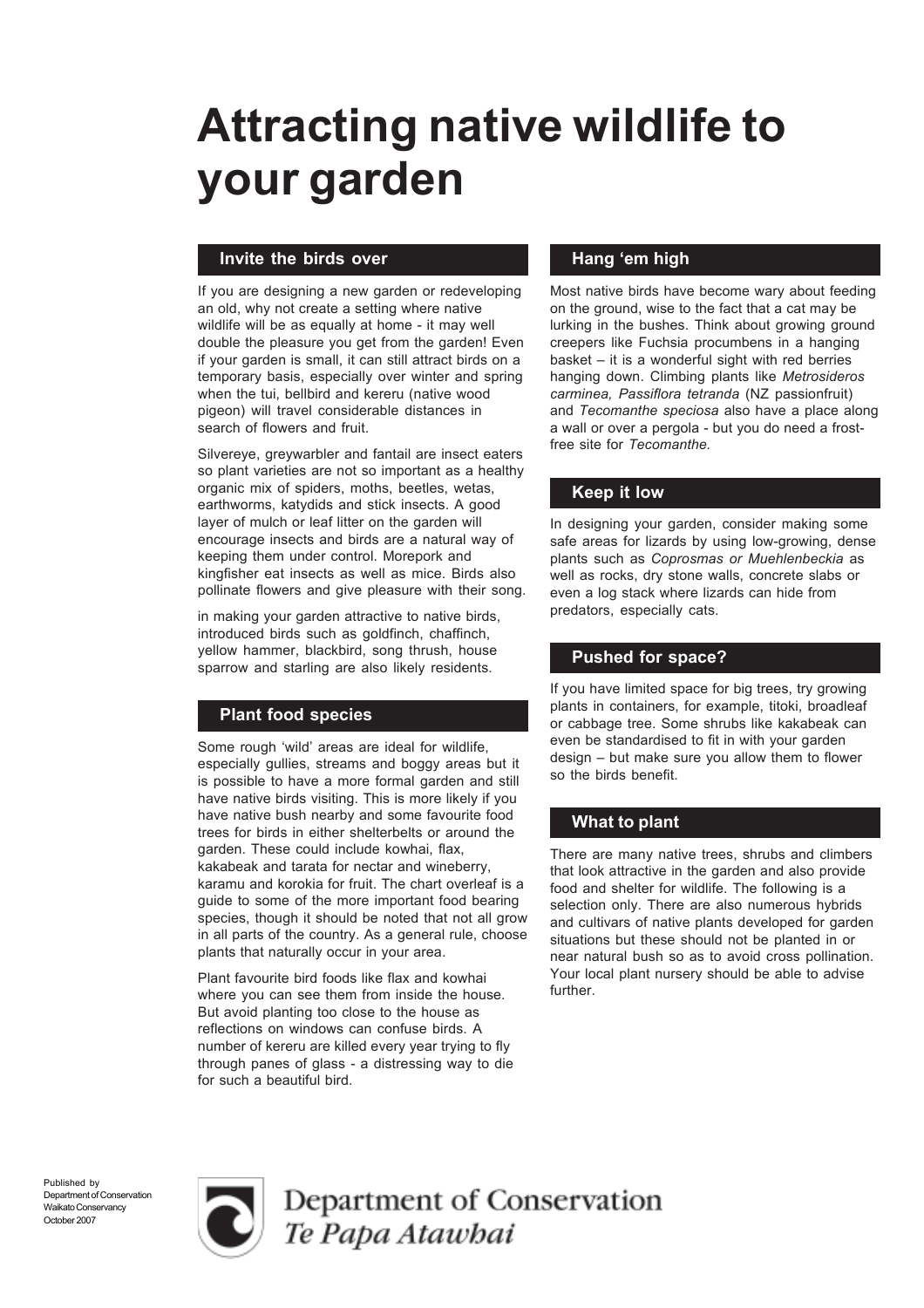### Planting list

## Botanical name Common name Features

#### *Trees over 6 m*

*Alectryon excelsus* titoki titoki red fruit **Carpodetus serratus putaputaweta lilac flower Cordyline australis** ti kouka (cabbage tree) cream flower **Coprosma repens** taupata **compared taupata** orange/yellow fruit **Griselinia littoralis** broadleaf **purple fruit** *Fuchsia excorticata* kotukutuku or konini red flower,black fruit *Knightia excelsa r*ewarewa red flower *Melicytus ramiflorus* mahoe violet fruit *Pennantia corymbosa* kaikomako black fruit *Pittosporum eugenioides* tarata (lemonwood) yellow flower Pittosporum tenuifolium based kohuhu dark red flowers **Pseudopanax arboreus** five finger **fixed fruit** black fruit *Schefflera digitata* pate purple/black fruit *Sophora tetraptera* kowhai yellow flower Vitex lucens **puriti red** flower

#### *Trees & shrubs (approx 1.5 m to 6 m)*

Aristotelia serrata **metala metala della viene della viene della viene della viene della viene della viene dell Brachyglottis repanda** rangiora **rangiora** yellow flower **Coprosma rhamnoides** coprosma crimson fruit **Coprosma robusta** karamu **coprosma robusta** karamu **orange/red** fruit **Coprosma grandifolia** kanono **comparage fruit Cordyline indivisa** mountain cabbage tree cream flower *Corokia species* korokio orange to red fruit *Leptospermum scoparium* manuka white/pink flower, *Marcopiper excelsum* kawakawa **biasa kawakawa** orange fruit *Myrsine australis* mapou black fruit *Phormium tenax* NZ flax yellow flower Pittosporum crassifolium karo karo crimson flower **Pomaderris apetala** tainui tainui vellow flower **Pomaderris kumeraho** kumerahou wellow flower **Pseudopanax laetus** five finger **black** fruit Sophora microphylla **by a kowhai by a component was a vellow flower** 

# *Shrubs (approx 500 mm to 1.5 m)*

*Astelia nervosa* astelia orange fruit *Clianthus puniceus* kaka beak red flower *Coprosma cheesmanii* coprosma orange red fruit *Corokia cotoneaster* korokio red fruit *Hebe* species **hebe hebe hebe hebe hebe flowers** various colours *Libertia grandiflora* NZ iris orange seed pod *Melicytus micranthus* **nanakura purple to white fruit** *Phormium cookianum* dwarf mountain flax yellow flower *Rhabdothamnus solandrii* matata yellow to red flower

Alseuosmia macrophylla toropapa cream to red flower